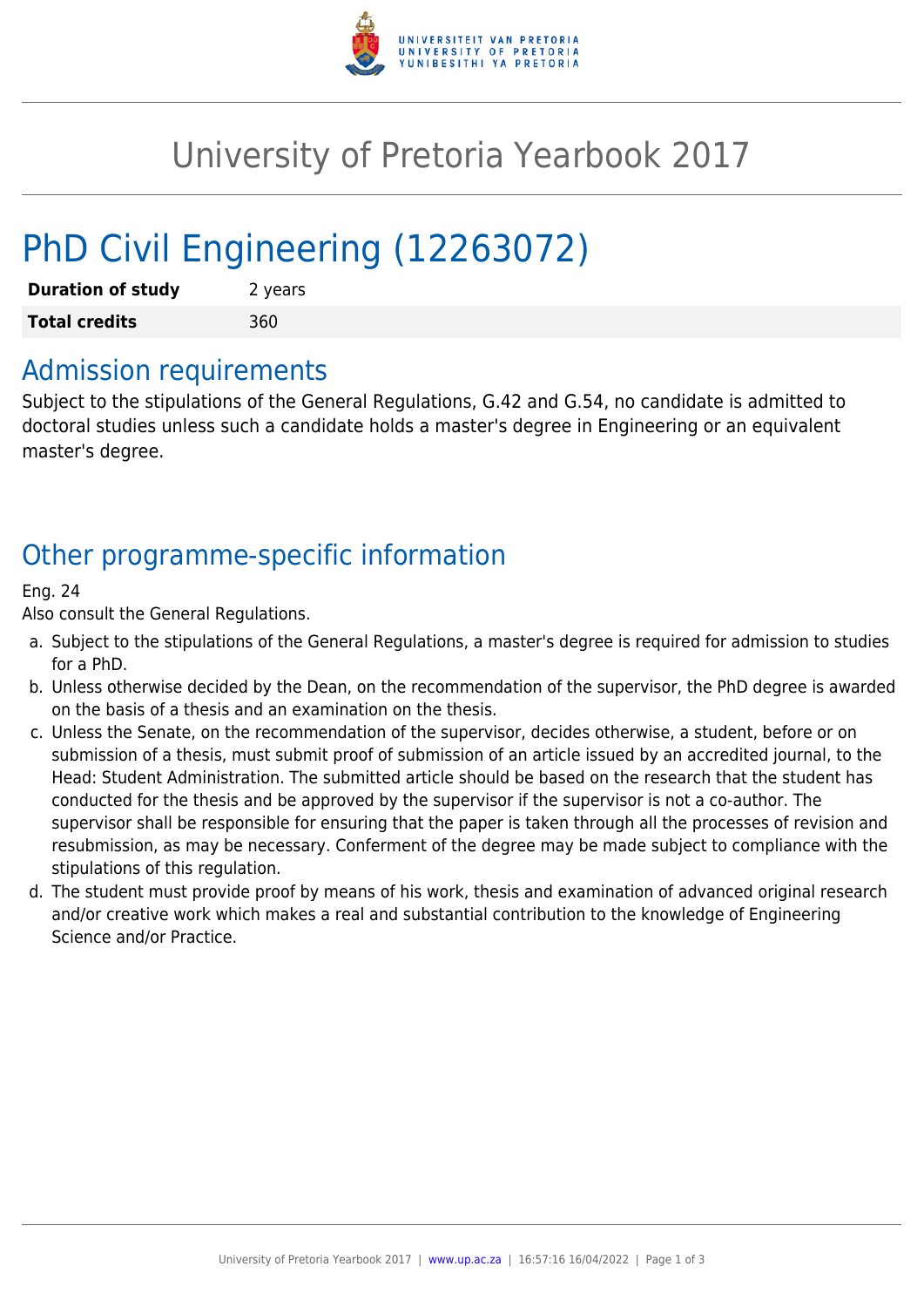

## Curriculum: Year 1

**Minimum credits: 360**

### **Core modules**

[Thesis: Civil engineering 990](https://www.up.ac.za/mechanical-and-aeronautical-engineering/yearbooks/2017/modules/view/SIR 990) (SIR 990) - Credits: 360.00